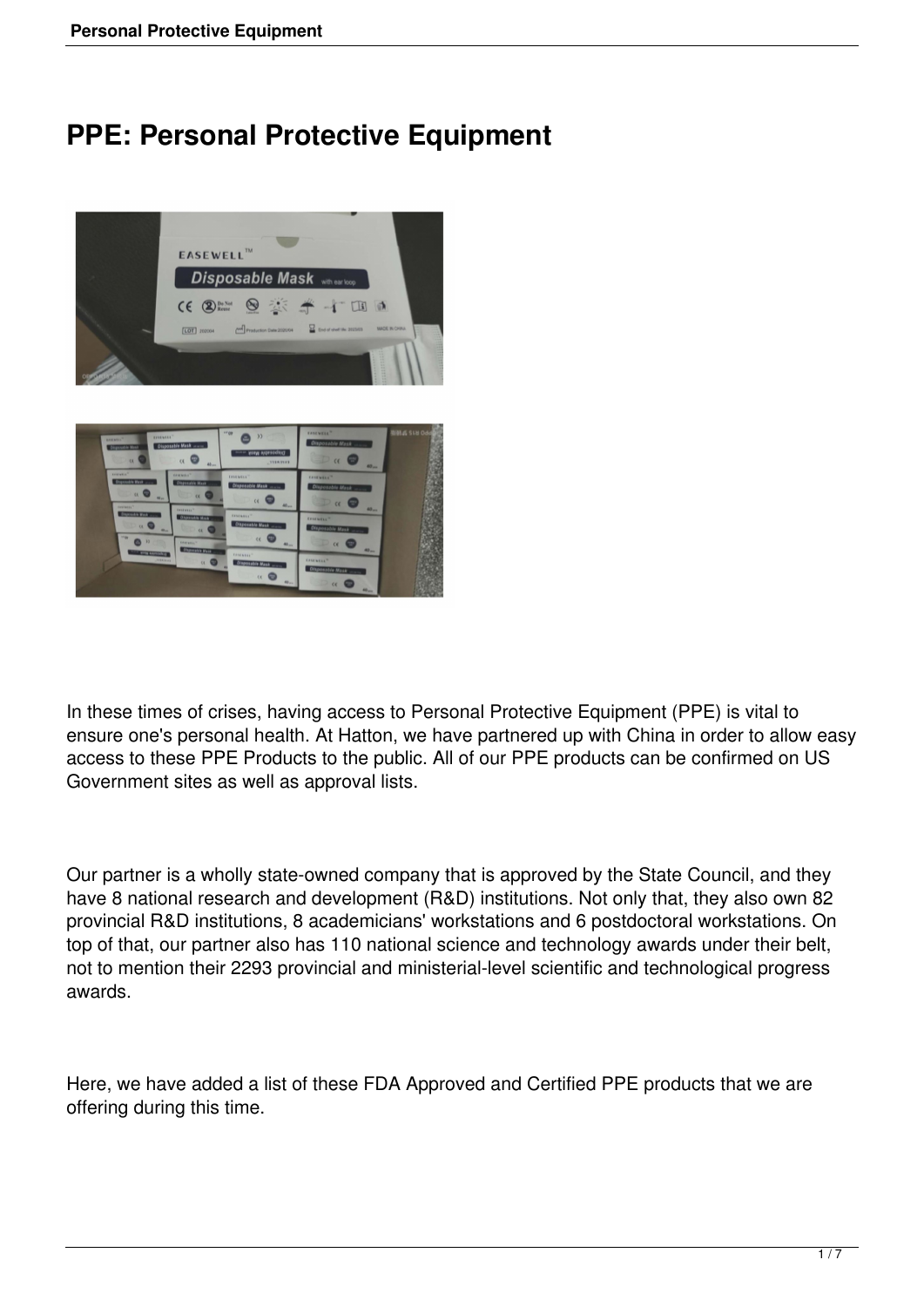## **1. Disposable Face Masks**

At Hatton, we offer multiple types of face masks for our clients. These include N95, KN95 as well as FFP2. These masks are both compliant to the US standards and the European standards of face masks. All of our masks are NIOSH, SGS and ECM tested, and are on the US Government approval list. Our masks are intended for medical use, and can be ordered in bulk to be shipped directly to our clients.

## **2. Nitrile Examination Gloves**



Hatton offers medical grade, single use Nitrile Examination Gloves. Our clients will be able to choose between Powder and Non-Powder gloves as well.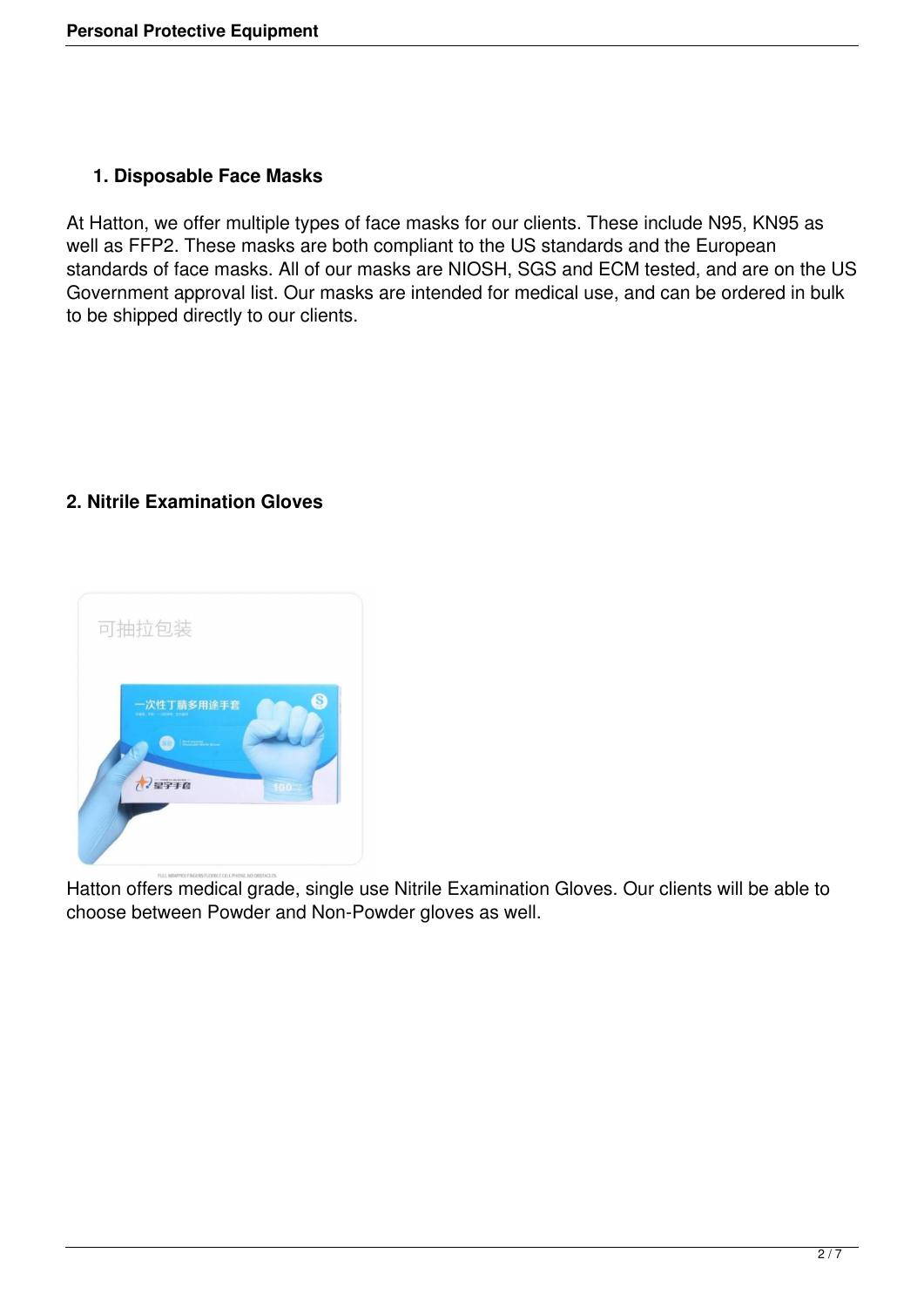#### **3. Face Protective Shield**



Face Protective Shields meant for hospital use are offered as well. These FDA Certified face shields come in boxes of 24. It provides excellent protection against the potential contamination from blood pathogens, bodily fluids or harmful chemical splashes. Our face shields are anti-fog, anti-static, and made with no-glare lens. On top of that, these face shields are lightweight and comfortable to wear, and can be put on with ease.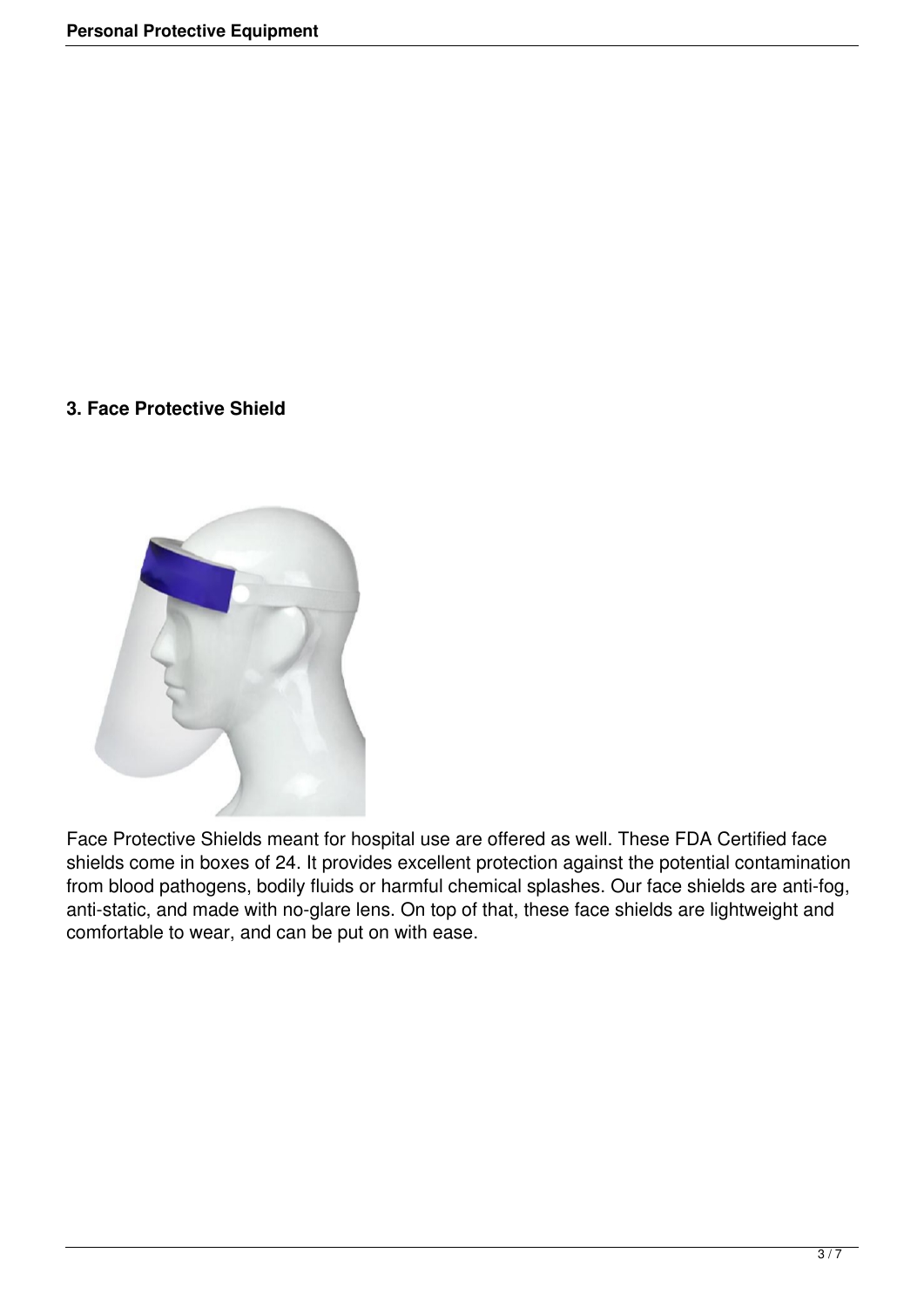### **4. IR Thermometer**



Our IR (Infrared) Thermometer is FDA certified and is battery operated, providing ease of use. Not only that, it is safe as it is a contactless thermometer, thus reducing the waste of single use plastics as well as the risk of contamination from patients.

Proof of UPS and DHL Delivery can and will be provided upon agreement.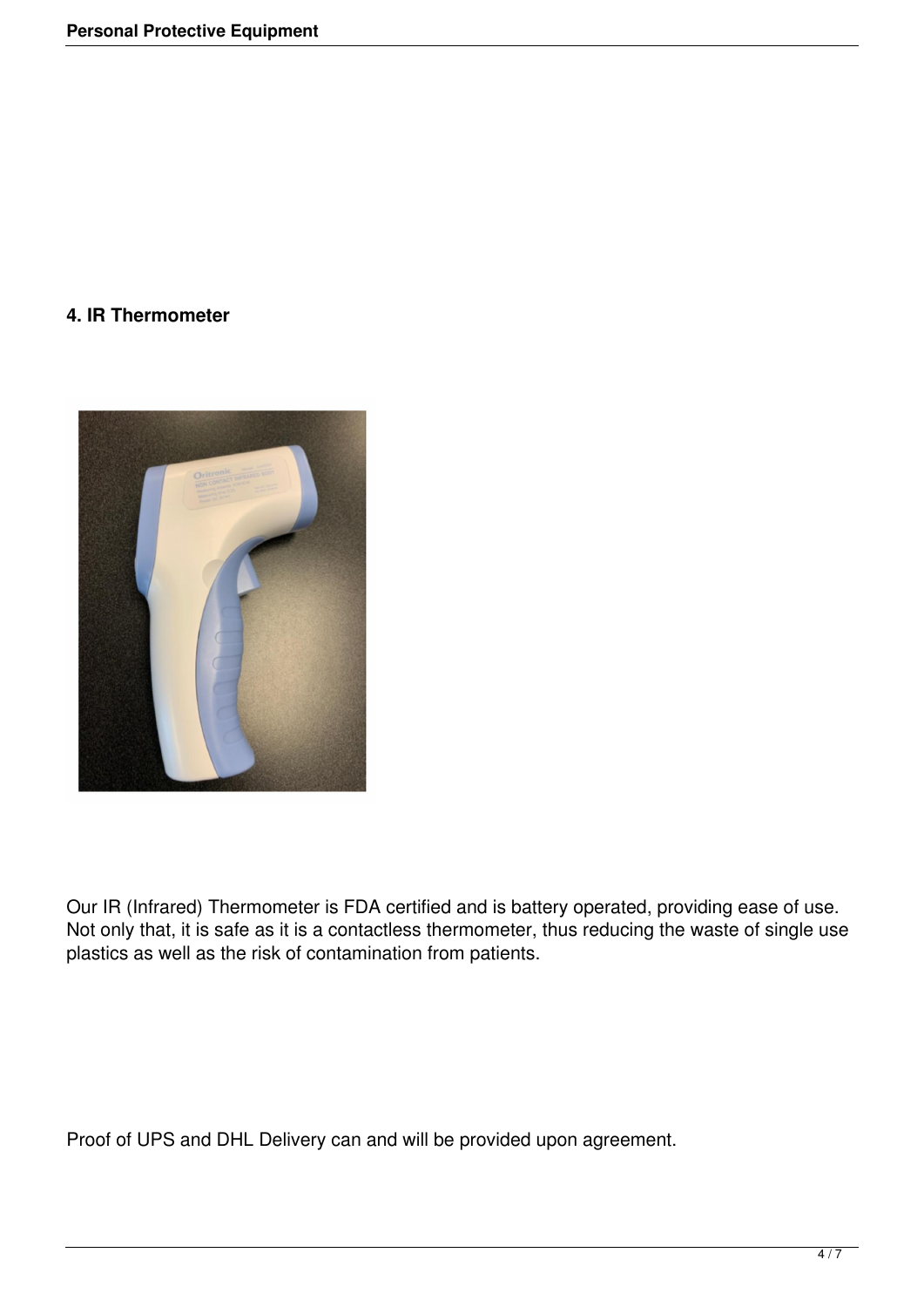## **5. Protective Safety Goggles**



The safety goggle that we provide are anti-fog and anti-scratch, thus providing clear vision for your medical personnel. On top of that, our goggles also provide protection for the eyes from harmful UV rays. As such, they can lower the risk of your medical team from contracting eye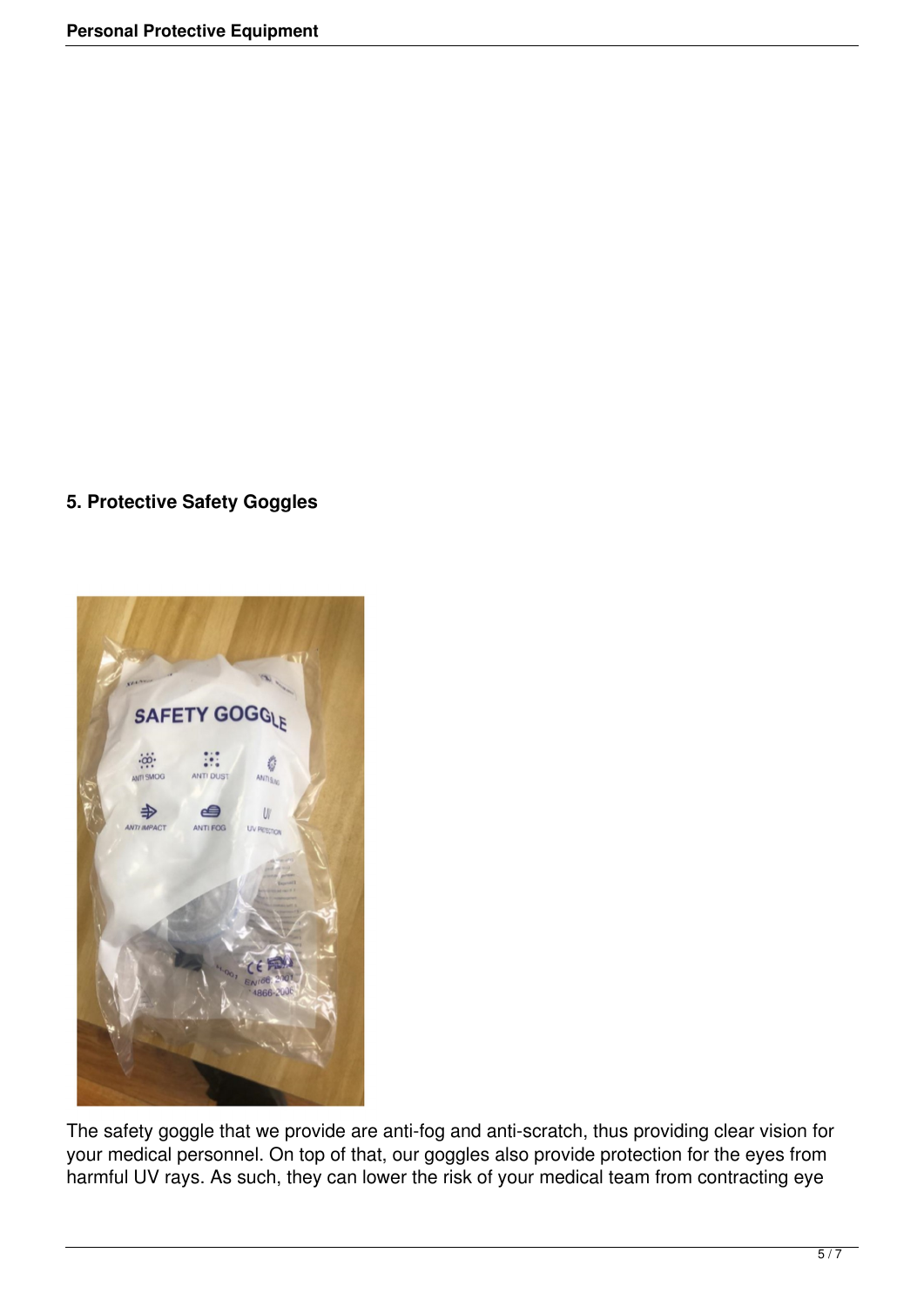issues such as cataracts, corneal sunburn and skin cancer around the eyelids.

Our safety googles are also impact resistant, thus it is less likely to break when dropped.

**6. Medical Caps and Gowns**